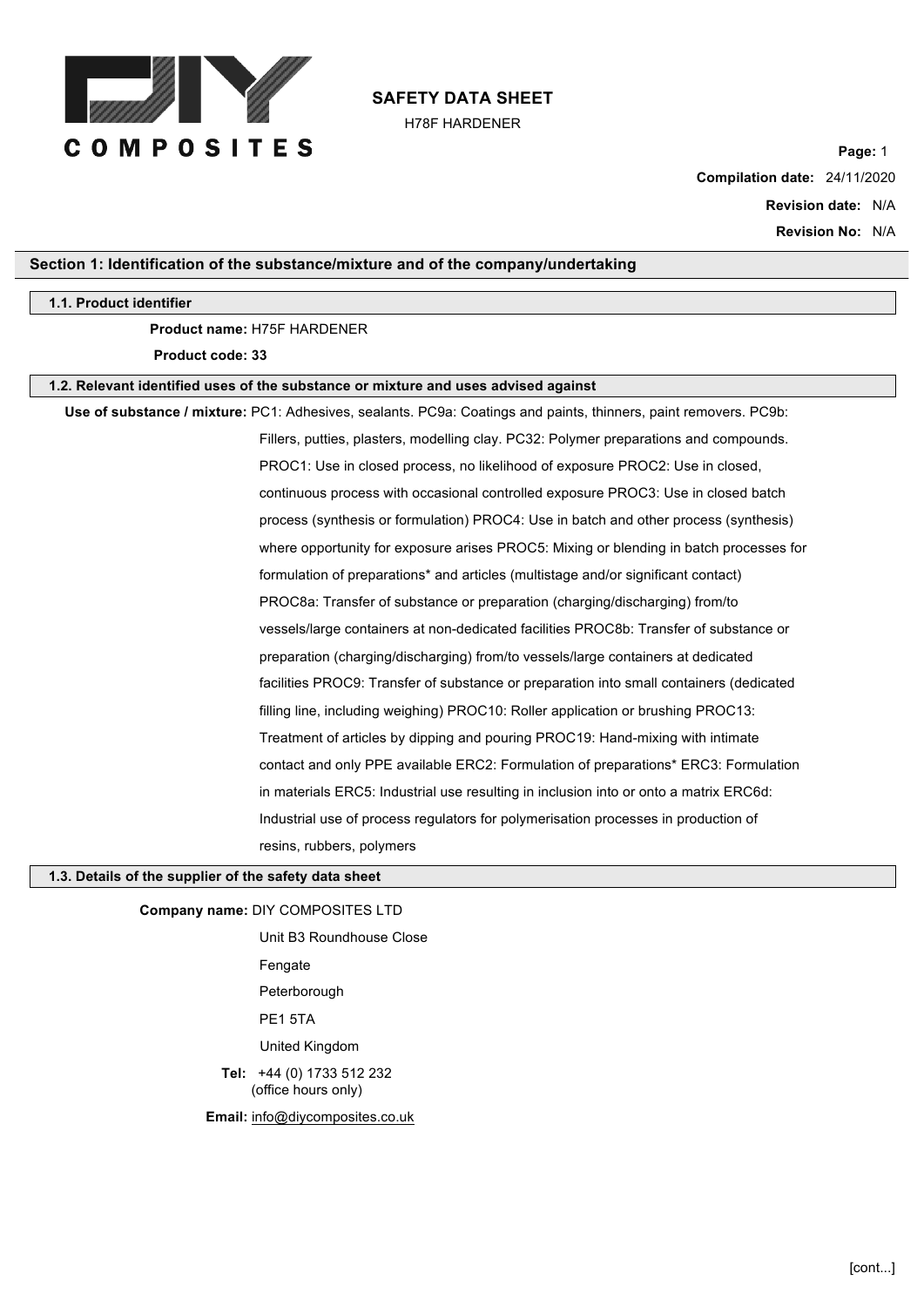

H78F HARDENER

**1.4. Emergency telephone number**

#### **Emergency tel:** +44 (0) 1733 512 232

**Emergency action:** In the event of a medical enquiry involving this product, please contact your doctor or local hospital accident and emergency department.

#### **Section 2: Hazards identification**

#### **2.1. Classification of the substance or mixture**

**Classification under CLP:** Acute Tox. 4: H302; Aquatic Chronic 2: H411; Skin Corr. 1B: H314; Skin Sens. 1: H317

**Most important adverse effects:** Harmful if swallowed. Causes severe skin burns and eye damage. May cause an

allergic skin reaction. Toxic to aquatic life with long lasting effects.

**2.2. Label elements**

#### **Label elements:**

**Hazard statements:** H302: Harmful if swallowed.

H314: Causes severe skin burns and eye damage.

H317: May cause an allergic skin reaction.

H411: Toxic to aquatic life with long lasting effects.

**Hazard pictograms:** GHS05: Corrosion

GHS07: Exclamation mark

GHS09: Environmental



**Signal words:** Danger

**Precautionary statements:** P260: Do not breathe dust/fumes/gas/mist/vapours/spray.

P280: Wear protective gloves/protective clothing/eye protection/face protection.

P301+P312: IF SWALLOWED: Call a POISON CENTRE or doctor if you feel unwell.

P301+P330+P331: IF SWALLOWED: Rinse mouth. Do NOT induce vomiting

P302+P352: IF ON SKIN: Wash with plenty of water.

P362+P364: Take off contaminated clothing and wash it before reuse.

#### **2.3. Other hazards**

# **Section 3: Composition/information on ingredients**

# **3.2. Mixtures**

**PBT:** This product is not identified as a PBT/vPvB substance.

**Hazardous ingredients:**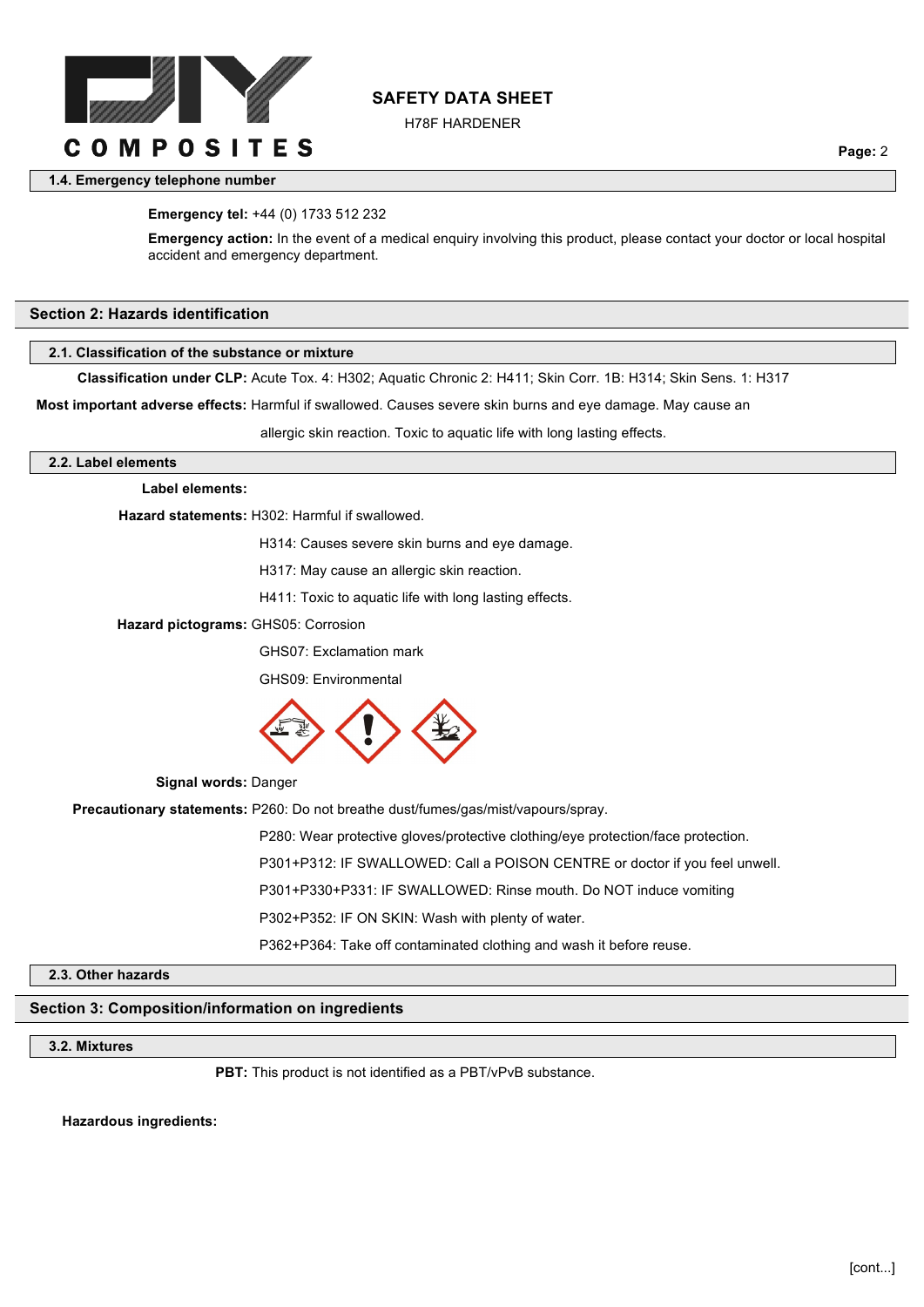

H78F HARDENER

# **COMPOSITES**

## **Page:** 3

## 3-AMINOMETHYL-3,5,5-TRIMETHYLCYCLOHEXYLAMINE - REACH registered number(s): 01-2119514687-32

| <b>EINECS</b> | CAS       | PBT / WEL | <b>CLP Classification</b>               | Percent |
|---------------|-----------|-----------|-----------------------------------------|---------|
| 220-666-8     | 2855-13-2 |           | Acute Tox. 4: H312; Acute Tox. 4: H302; | $>50\%$ |
|               |           |           | Skin Corr. 1B: H314; Skin Sens. 1:      |         |
|               |           |           | H317; Aguatic Chronic 3: H412           |         |

PHENOL, STYRENATED - REACH registered number(s): 01-2119980970-27

| 262-975-0 | 61788-44-1 | Skin Irrit. 2: H315; Skin Sens. 1: H317; | 25-50% |
|-----------|------------|------------------------------------------|--------|
|           |            | Aquatic Chronic 2: H411                  |        |

## PENTAETHYLENEHEXAMINE - REACH registered number(s): 01-2119485826-22

| 223-775-9 | 4067-16-7 | $\overline{\phantom{a}}$ | Skin Corr. 1B: H314: Skin Sens. 1: | 1-25% |
|-----------|-----------|--------------------------|------------------------------------|-------|
|           |           |                          | H317; Aquatic Chronic 1: H410;     |       |
|           |           |                          | Aquatic Acute 1: H400              |       |

## HEPA - REACH registered number(s): 01-2119485823-28

| 268-626-9 | 68131-73-7 | Acute Tox. 4: H312; Acute Tox. 4: H302; | 1-25% |
|-----------|------------|-----------------------------------------|-------|
|           |            | Skin Corr. 1B: H314; Skin Sens. 1:      |       |
|           |            | H317; Aguatic Chronic 1: H410;          |       |
|           |            | Aquatic Acute 1: H400                   |       |

## 3,6,9-TRIAZAUNDECAMETHYLENEDIAMINE - REACH registered number(s): 01-2119487290-37

| 203-986-2 | 112-57-2 | $\sim$ | Acute Tox. 4: H312; Acute Tox. 4: H302; | $0.05 - 1\%$ |
|-----------|----------|--------|-----------------------------------------|--------------|
|           |          |        | Skin Corr. 1B: H314: Skin Sens. 1:      |              |
|           |          |        | H317; Aguatic Chronic 2: H411           |              |

# **Section 4: First aid measures**

## **4.1. Description of first aid measures**

Skin contact: Remove all contaminated clothes and footwear immediately unless stuck to skin.

Drench the affected skin with running water for 10 minutes or longer if substance is still

on skin. Transfer to hospital if there are burns or symptoms of poisoning.

**Eye contact:** Bathe the eye with running water for 15 minutes. Transfer to hospital for specialist

examination.

**Ingestion:** Wash out mouth with water. Do not induce vomiting. Give 1 cup of water to drink every 10 minutes. If unconscious, check for breathing and apply artificial respiration if necessary. If unconscious and breathing is OK, place in the recovery position. Transfer to hospital as soon as possible.

**Inhalation:** Remove casualty from exposure ensuring one's own safety whilst doing so. If

unconscious and breathing is OK, place in the recovery position. If conscious, ensure

the casualty sits or lies down. If breathing becomes bubbly, have the casualty sit and

provide oxygen if available. Transfer to hospital as soon as possible.

#### **4.2. Most important symptoms and effects, both acute and delayed**

**Skin contact:** Blistering may occur. Progressive ulceration will occur if treatment is not immediate.

**Eye contact:** Corneal burns may occur. May cause permanent damage.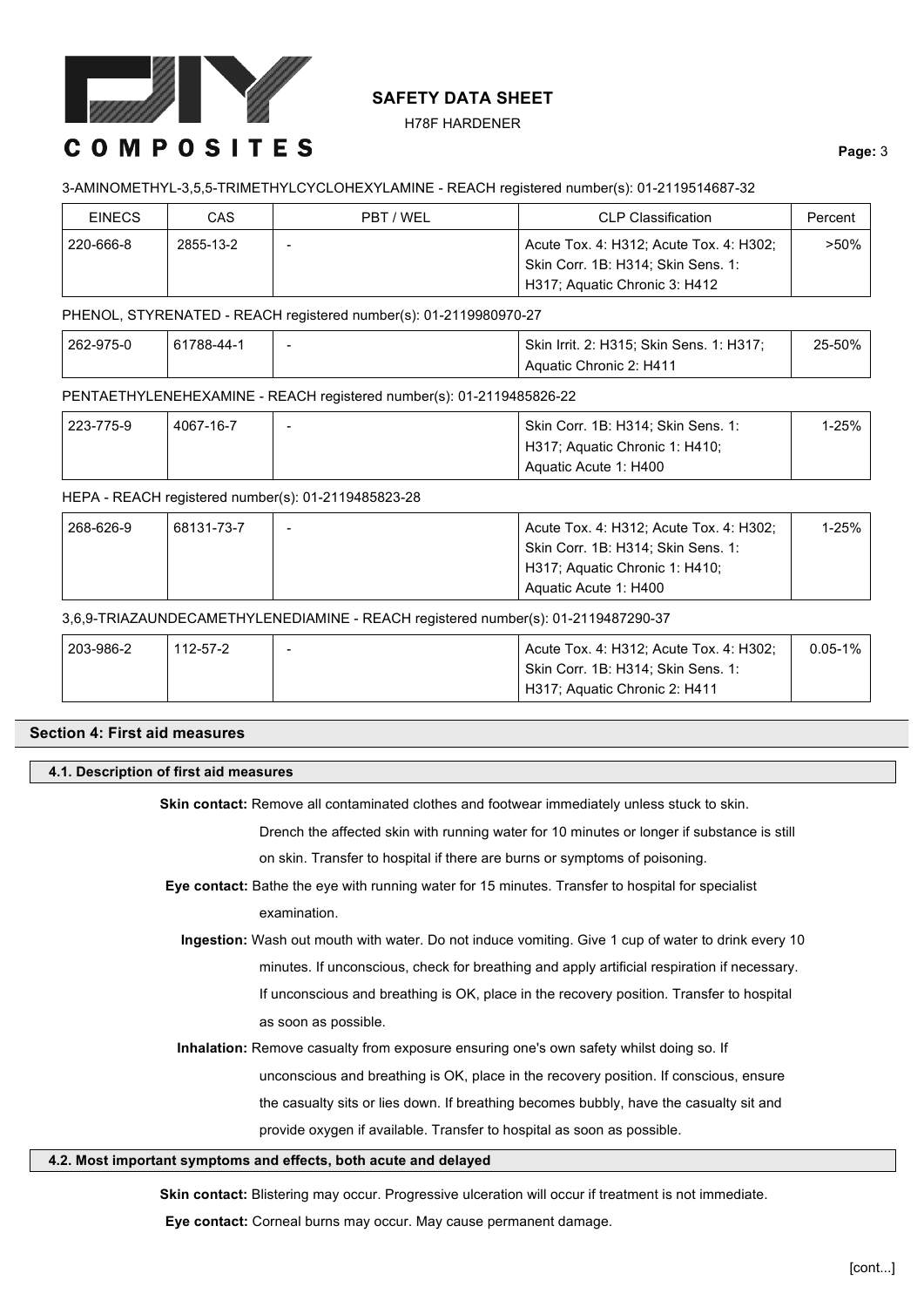

#### H78F HARDENER

**COMPOSITES** 

**Ingestion:** Corrosive burns may appear around the lips. Blood may be vomited. There may be

bleeding from the mouth or nose.

**Inhalation:** There may be shortness of breath with a burning sensation in the throat. Exposure may

cause coughing or wheezing.

**Delayed / immediate effects:** Immediate effects can be expected after short-term exposure.

**4.3. Indication of any immediate medical attention and special treatment needed**

#### **Section 5: Fire-fighting measures**

**5.1. Extinguishing media**

**Immediate / special treatment:** Eye bathing equipment should be available on the premises.

**Extinguishing media:** Suitable extinguishing media for the surrounding fire should be used. Use water spray

to cool containers.

**5.2. Special hazards arising from the substance or mixture**

**Exposure hazards:** Corrosive. In combustion emits toxic fumes.

**5.3. Advice for fire-fighters**

**Advice for fire-fighters:** Wear self-contained breathing apparatus. Wear protective clothing to prevent contact

with skin and eyes.

#### **Section 6: Accidental release measures**

**6.1. Personal precautions, protective equipment and emergency procedures**

**Personal precautions:** Notify the police and fire brigade immediately. If outside keep bystanders upwind and

away from danger point. Mark out the contaminated area with signs and prevent access

to unauthorised personnel. Do not attempt to take action without suitable protective

clothing - see section 8 of SDS. Turn leaking containers leak-side up to prevent the

escape of liquid. Refer to section 8 of SDS for personal protection details.

## **6.2. Environmental precautions**

**Environmental precautions:** Do not discharge into drains or rivers. Contain the spillage using bunding.

#### **6.3. Methods and material for containment and cleaning up**

**Clean-up procedures:** Clean-up should be dealt with only by qualified personnel familiar with the specific

substance. Absorb into dry earth or sand. Transfer to a closable, labelled salvage

container for disposal by an appropriate method.

**6.4. Reference to other sections**

**Reference to other sections:** Refer to section 8 of SDS.

#### **Section 7: Handling and storage**

#### **7.1. Precautions for safe handling**

**Handling requirements:** Avoid direct contact with the substance. Ensure there is sufficient ventilation of the area.

Do not handle in a confined space. Avoid the formation or spread of mists in the air.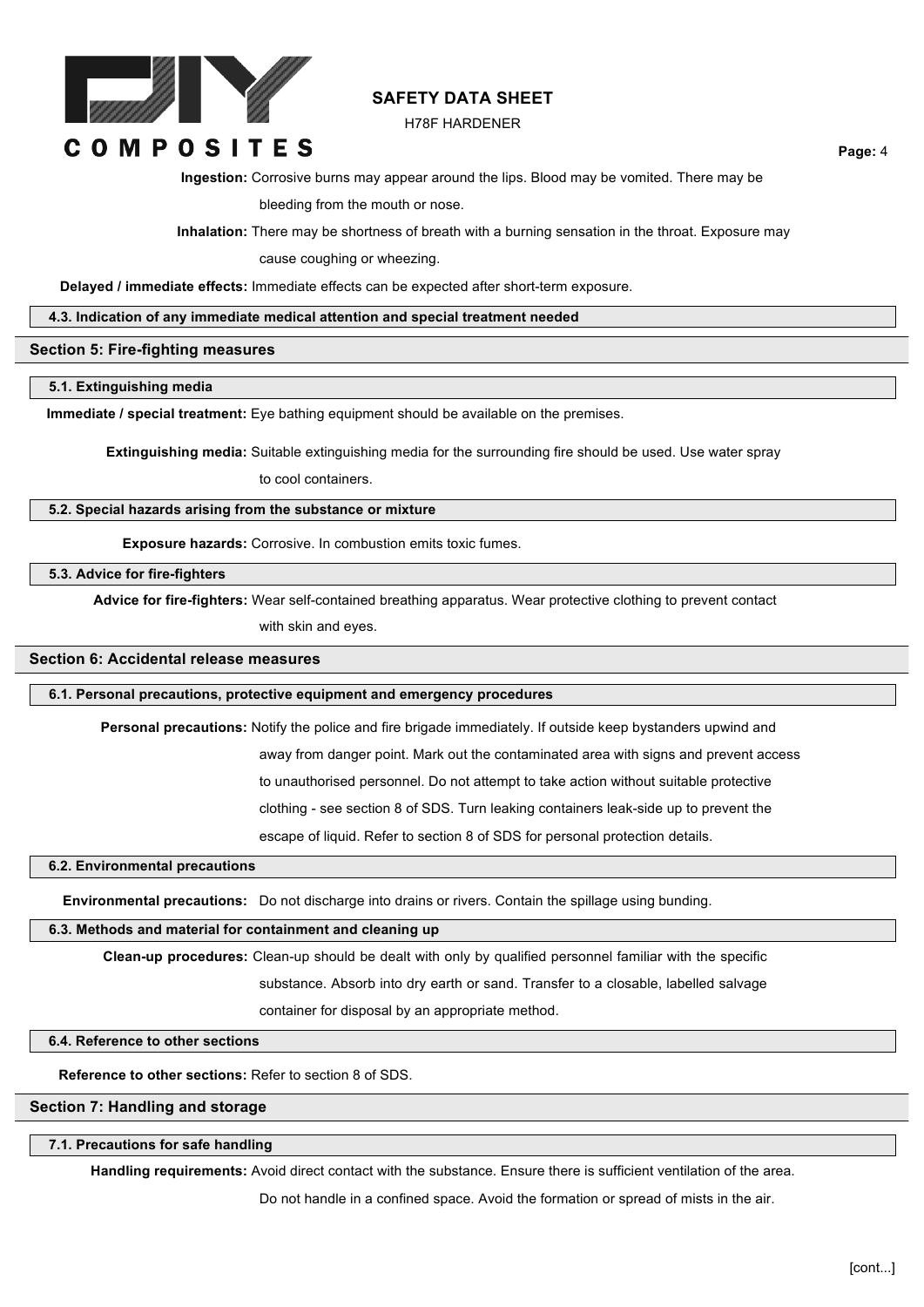

H78F HARDENER

**Page:** 5

#### **7.2. Conditions for safe storage, including any incompatibilities**

**Storage conditions:** Store in a cool, well ventilated area. Keep container tightly closed. The floor of the

storage room must be impermeable to prevent the escape of liquids.

**Suitable packaging:** Must only be kept in original packaging.

**7.3. Specific end use(s)**

# **Section 8: Exposure controls/personal protection**

#### **8.1. Control parameters**

**Specific end use(s):** No data available.

**Workplace exposure limits:** No data available.

**DNEL/PNEC Values**

#### **Hazardous ingredients:**

## **3-AMINOMETHYL-3,5,5-TRIMETHYLCYCLOHEXYLAMINE**

| <b>Type</b> | Exposure              | Value                    | Population | Effect |
|-------------|-----------------------|--------------------------|------------|--------|
| <b>DNEL</b> | Inhalation            | 20.1 mg/m3               | Workers    |        |
| <b>PNEC</b> | Fresh water           | $0.06$ mg/l              |            |        |
| <b>PNEC</b> | Marine water          | $0.006$ mg/l             | -          |        |
| <b>PNEC</b> | Fresh water sediments | 5.784 mg/kg              | -          |        |
| <b>PNEC</b> | Marine sediments      | 0.578 mg/kg1.121         | -          |        |
|             |                       | mg/                      |            |        |
| <b>PNEC</b> | Soil (agricultural)   | $\overline{\phantom{0}}$ | -          |        |

## **PENTAETHYLENEHEXAMINE**

| Type        | Exposure                   | Value             | Population     | Effect         |
|-------------|----------------------------|-------------------|----------------|----------------|
| <b>PNEC</b> | Fresh water                | $2.5 \mu g/l$     |                | -              |
| <b>PNEC</b> | Marine water               | $2.5 \mu g/l$     | -              | $\blacksquare$ |
| <b>PNEC</b> | Fresh water sediments      | 0.22 mg/kg dwt    |                | -              |
| <b>PNEC</b> | Marine sediments           | 0.14 mg/kg dwt    |                | $\blacksquare$ |
| <b>PNEC</b> | Soil (agricultural)        | 0.18 mg/kg dwt    | $\blacksquare$ | $\blacksquare$ |
| <b>PNEC</b> | Microorganisms in sewage   | $1.64$ mg/l       |                | $\blacksquare$ |
|             | treatment                  |                   |                |                |
| <b>DNEL</b> | Inhalation                 | 8550 mg/m3        | <b>Workers</b> | Systemic       |
| <b>DNEL</b> | Inhalation (repeated dose) | 1.59 mg/m3        | <b>Workers</b> | Systemic       |
| <b>DNEL</b> | Dermal (repeated dose)     | 0.91 mg/kg bw/day | <b>Workers</b> | Systemic       |
| <b>DNEL</b> | Dermal (repeated dose)     | 0.044 mg/cm2      | <b>Workers</b> | Local          |
| <b>DNEL</b> | Inhalation                 | 2542 mg/m3        | Consumers      | Systemic       |
| <b>DNEL</b> | Inhalation (repeated dose) | $0.46$ mg/m $3$   | Consumers      | Systemic       |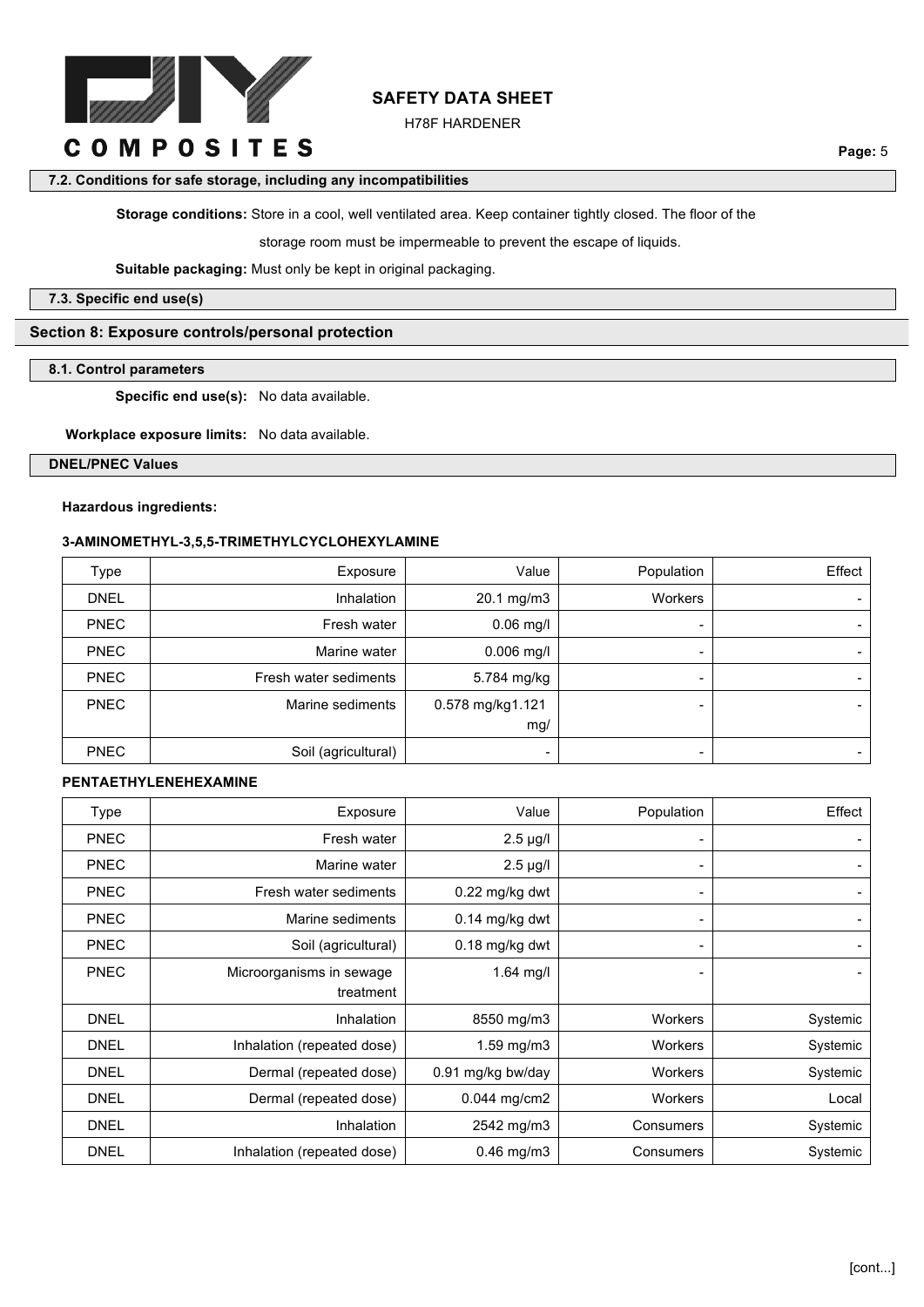

#### H78F HARDENER

# **COMPOSITES**

| <b>DNEL</b> | Dermal (repeated dose) | 0.4 mg/kg bw/day  | Consumers | Systemic |
|-------------|------------------------|-------------------|-----------|----------|
| <b>DNEL</b> | Oral (repeated dose)   | 0.65 mg/kg bw/day | Consumers | Systemic |
| <b>DNEL</b> | Dermal                 | 13 mg/kg bw/day   | Consumers | Systemic |
| <b>DNEL</b> | Oral                   | 32 mg/kg bw/day   | Consumers | Systemic |
| <b>DNEL</b> | Dermal                 | $1.59$ mg/cm2     | Consumers | Local    |
| <b>DNEL</b> | Dermal (repeated dose) | $0.68$ mg/cm2     | Consumers | Local    |

## **3,6,9-TRIAZAUNDECAMETHYLENEDIAMINE**

| Type        | Exposure                 | Value         | Population     | Effect         |
|-------------|--------------------------|---------------|----------------|----------------|
| <b>PNEC</b> | Fresh water              | $0.0068$ mg/l | $\blacksquare$ | $\blacksquare$ |
| <b>PNEC</b> | Marine water             | $0.0068$ mg/l | $\blacksquare$ | $\blacksquare$ |
| <b>PNEC</b> | Fresh water sediments    | $0.341$ mg/kg | -              | $\blacksquare$ |
| <b>PNEC</b> | Marine sediments         | 0.746 mg/kg   |                | $\blacksquare$ |
| <b>PNEC</b> | Soil (agricultural)      | 0.274 mg/kg   | $\blacksquare$ | $\blacksquare$ |
| <b>PNEC</b> | Microorganisms in sewage | $4.6$ mg/l    |                | $\blacksquare$ |
|             | treatment                |               |                |                |

#### **8.2. Exposure controls**

**Engineering measures:** Ensure there is sufficient ventilation of the area. The floor of the storage room must be

impermeable to prevent the escape of liquids.

**Respiratory protection:** Self-contained breathing apparatus must be available in case of emergency.

**Hand protection:** Impermeable gloves.

**Eye protection:** Tightly fitting safety goggles. Ensure eye bath is to hand.

**Skin protection:** Impermeable protective clothing.

**Environmental:** The floor of the storage room must be impermeable to prevent the escape of liquids.

#### **Section 9: Physical and chemical properties**

#### **9.1. Information on basic physical and chemical properties**

| <b>State: Liquid</b> |  |
|----------------------|--|
|                      |  |

**Colour:** Pale yellow

**Odour:** Characteristic odour

**Evaporation rate:** No data available.

**Oxidising:** No data available.

**Solubility in water:** No data available.

**Viscosity:** 140 mPas (25°C)

- **Boiling point/range°C:** No data available. **Melting point/range°C:** No data available.
- 

**VOC g/l:** No data available.

**Flammability limits %: lower:** No data available. **upper:** No data available. **Flash point°C:** No data available. **Part.coeff. n-octanol/water:** No data available. **Autoflammability°C:** No data available. **Vapour pressure:** No data available. **Relative density:** 0.92 - 0.97 **pH:** No data available.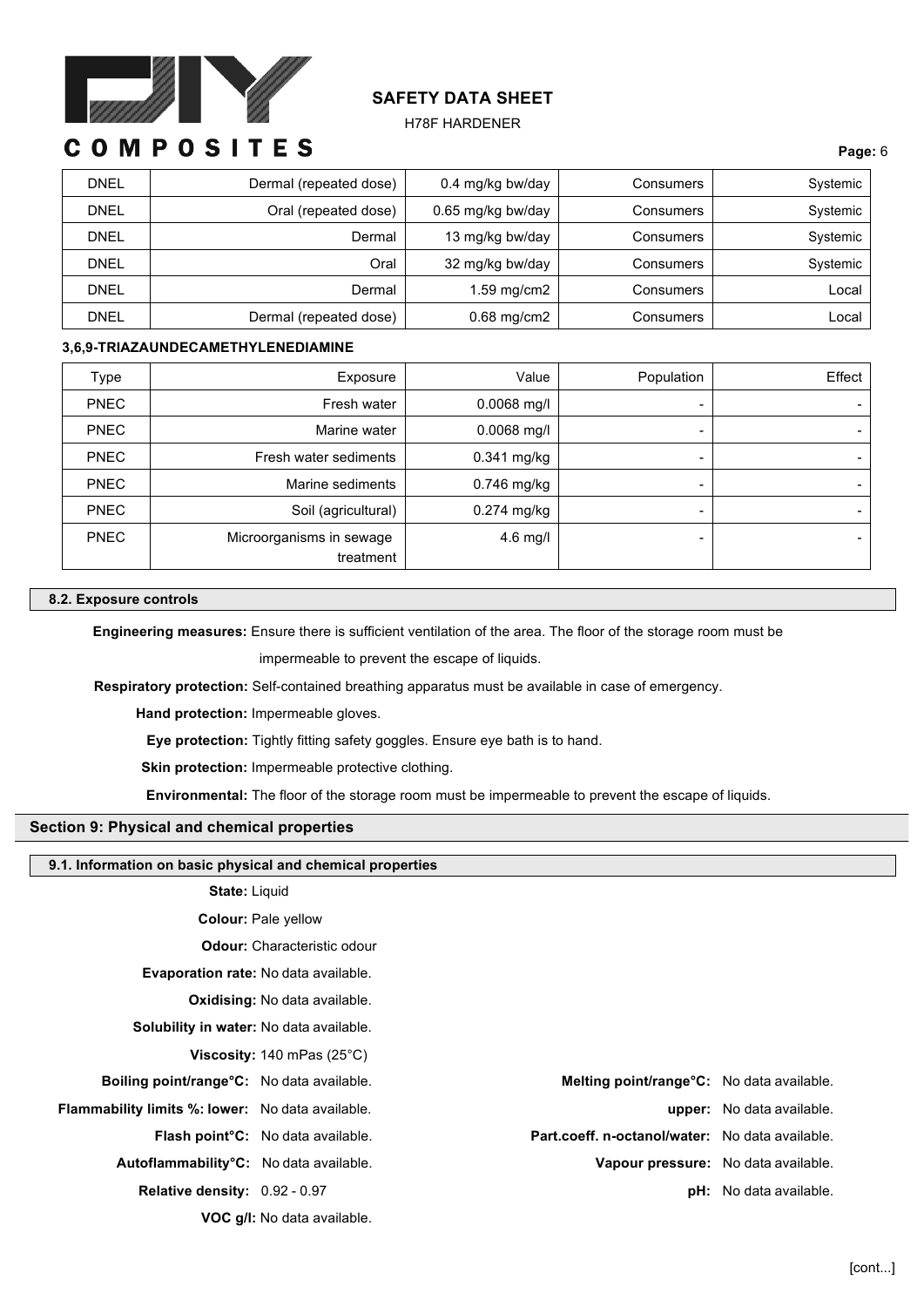

H78F HARDENER

**Page:** 7

#### **9.2. Other information**

**Other information:** No data available.

# **Section 10: Stability and reactivity**

#### **10.1. Reactivity**

**10.2. Chemical stability**

**Reactivity:** Stable under recommended transport or storage conditions.

**Chemical stability:** Stable under normal conditions.

#### **10.3. Possibility of hazardous reactions**

**Hazardous reactions:** Hazardous reactions will not occur under normal transport or storage conditions.

Decomposition may occur on exposure to conditions or materials listed below.

## **10.4. Conditions to avoid**

**Conditions to avoid:** Heat.

**10.5. Incompatible materials**

#### **10.6. Hazardous decomposition products**

**Materials to avoid:** Strong oxidising agents. Strong acids.

**Haz. decomp. products:** In combustion emits toxic fumes.

#### **Section 11: Toxicological information**

#### **11.1. Information on toxicological effects**

#### **Hazardous ingredients:**

#### **3-AMINOMETHYL-3,5,5-TRIMETHYLCYCLOHEXYLAMINE**

| DERMAL        | <b>RAT</b> | LD50    | > 2000 | mg/kg |
|---------------|------------|---------|--------|-------|
| <b>DERMAL</b> | <b>RBT</b> | LD50    | 1840   | mg/kg |
| DUST/MIST     | <b>RAT</b> | 4H LC50 | > 5.01 | mq/l  |
| ORAL          | <b>RAT</b> | LD50    | 1030   | mg/kg |

#### **PHENOL, STYRENATED**

| DERMAL    | <b>RAT</b> | ∟D50   | >2000 | mg/kg |
|-----------|------------|--------|-------|-------|
| DUST/MIST | <b>RAT</b> | 4H LCO | 4.9   | mg/l  |
| ORAL      | <b>RAT</b> | LD50   | >2000 | mg/kg |

#### **PENTAETHYLENEHEXAMINE**

|  | <b>DERMAL</b> | <b>RBT</b> | LD50<br>$\sim$ $\sim$ | ABF<br>τ∪⊾<br>_____ | ma/ko<br>$\cdot$<br>. . |
|--|---------------|------------|-----------------------|---------------------|-------------------------|
|--|---------------|------------|-----------------------|---------------------|-------------------------|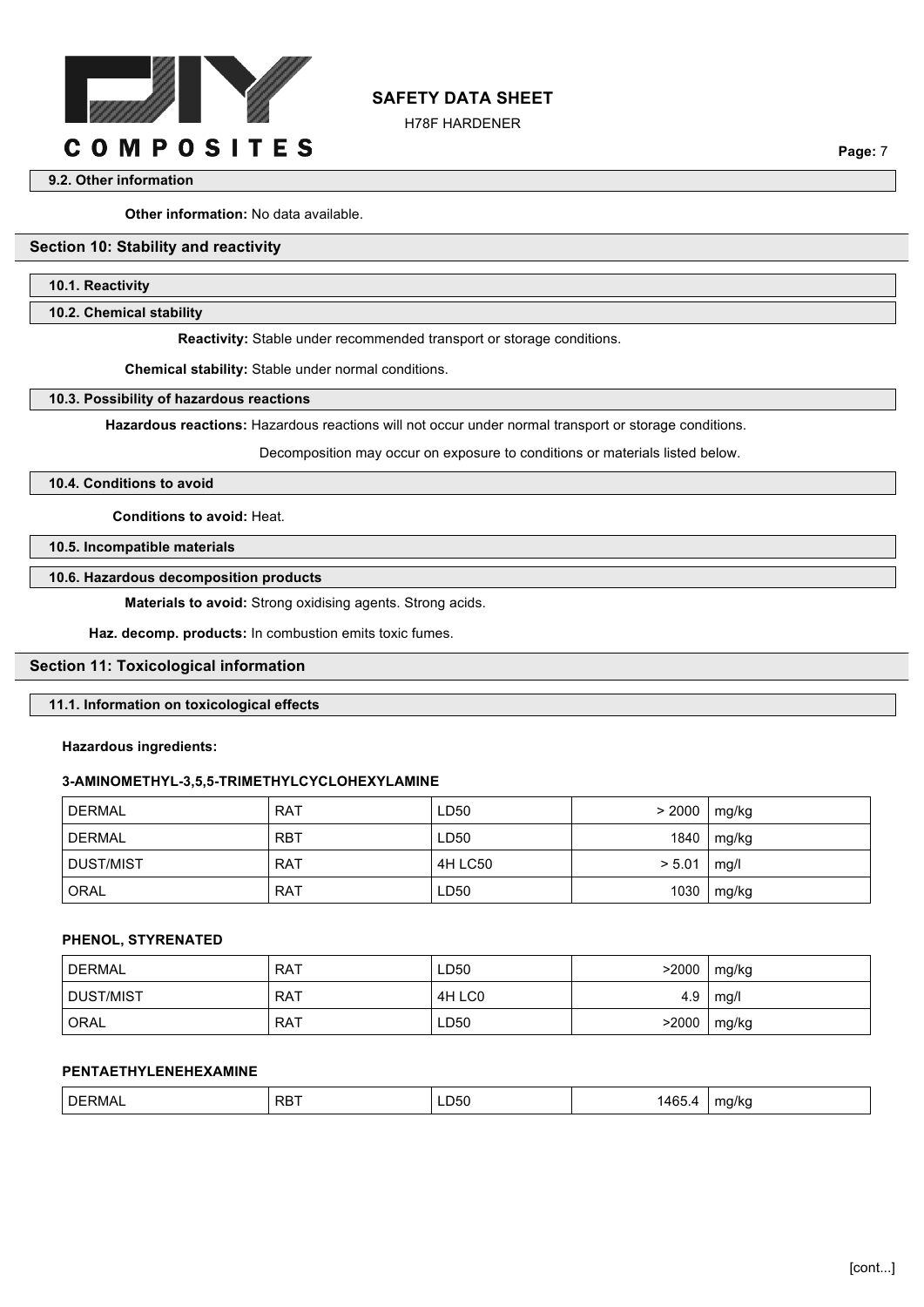

H78F HARDENER

# **COMPOSITES**

| <b>ORL</b> | RA i | --- | con.<br>ουι | na/ko<br>. . |
|------------|------|-----|-------------|--------------|

# **3,6,9-TRIAZAUNDECAMETHYLENEDIAMINE**

| <b>IPR</b> | <b>RAT</b> | LD50 | 205  | mg/kg |
|------------|------------|------|------|-------|
| <b>IVN</b> | <b>MUS</b> | LD50 | 320  | mg/kg |
| ORL        | <b>RAT</b> | LD50 | 3990 | mg/kg |

## **Relevant hazards for product:**

| Hazard                         | Route      | Basis                 |
|--------------------------------|------------|-----------------------|
| Acute toxicity (ac. tox. 4)    | ING.       | Hazardous: calculated |
| Skin corrosion/irritation      | DRM        | Hazardous: calculated |
| Serious eye damage/irritation  | OPT        | Hazardous: calculated |
| Respiratory/skin sensitisation | <b>DRM</b> | Hazardous: calculated |

## **Symptoms / routes of exposure**

**Skin contact:** Blistering may occur. Progressive ulceration will occur if treatment is not immediate.

**Eye contact:** Corneal burns may occur. May cause permanent damage.

**Ingestion:** Corrosive burns may appear around the lips. Blood may be vomited. There may be bleeding from the mouth or nose.

**Inhalation:** There may be shortness of breath with a burning sensation in the throat. Exposure may cause coughing or wheezing.

**Delayed / immediate effects:** Immediate effects can be expected after short-term exposure.

## **Section 12: Ecological information**

**12.1. Toxicity**

## **Hazardous ingredients:**

## **3-AMINOMETHYL-3,5,5-TRIMETHYLCYCLOHEXYLAMINE**

| <b>BACTERIA</b>               | <b>15H EC10</b> | 1120 | mg/l |
|-------------------------------|-----------------|------|------|
| Daphnia magna                 | 48H EC50        | 23   | mq/l |
| Scenedesmus Subspicatus       | 72H EC50        | > 50 | mg/l |
| ZEBRAFISH (Brachydanio rerio) | 96H LC50        | 110  | mg/l |

# **PHENOL, STYRENATED**

| ALGAE (Scenedesmus sp.) | 72H EL50          | 3.14          | mq/l |
|-------------------------|-------------------|---------------|------|
| Daphnia magna           | 48H EL50          | $1 - 10$ mg/l |      |
| Daphnia magna           | <b>NOEC (21d)</b> | 0.115         | mg/l |
| <b>FISH</b>             | 96H LL50          | 14.8          | mg/l |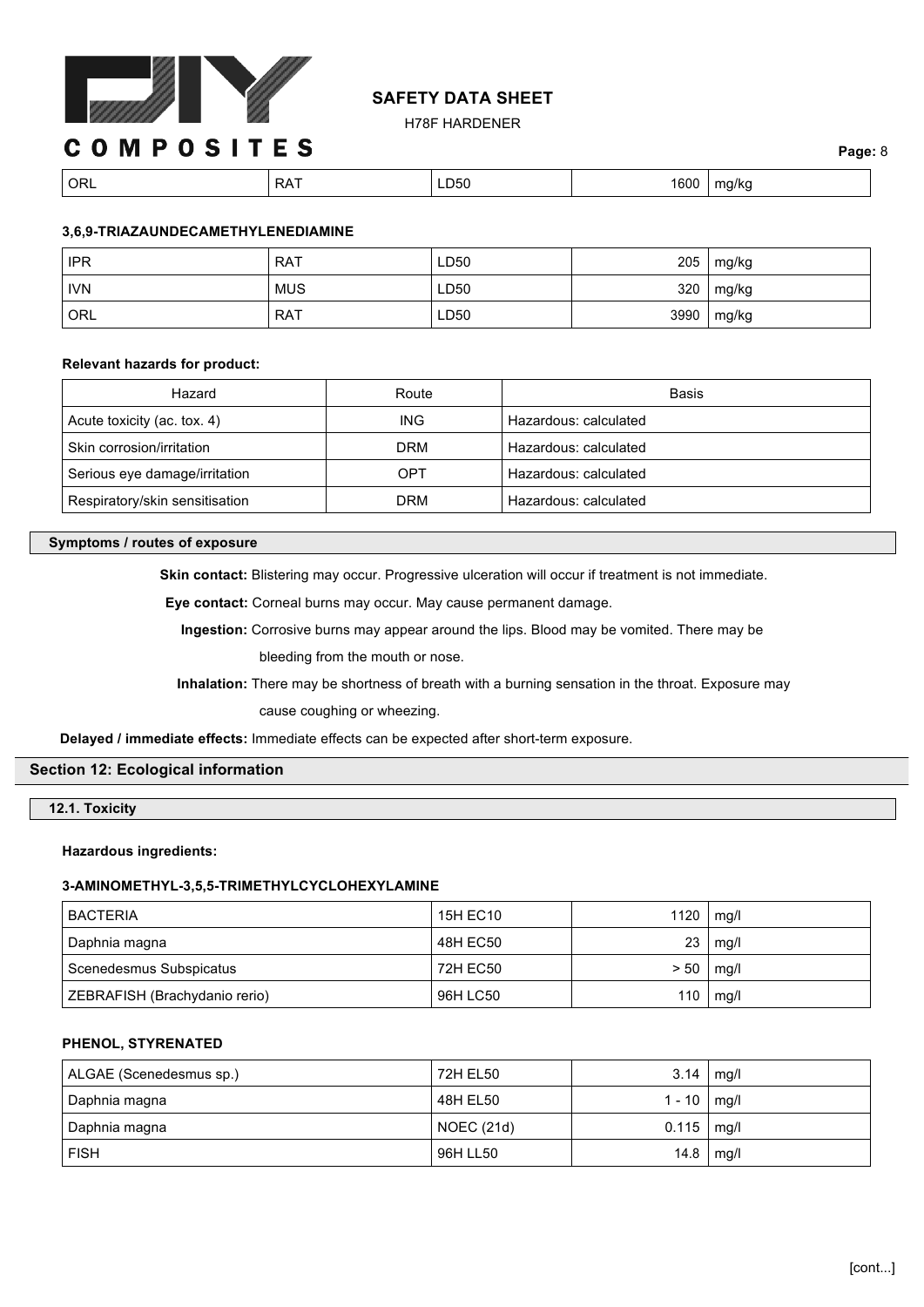

H78F HARDENER

**Page:** 9

## **PENTAETHYLENEHEXAMINE**

| ALGAE           | 72H EC50 | 0.7  | mg/l |
|-----------------|----------|------|------|
| <b>BACTERIA</b> | 2H EC50  | 164  | mg/l |
| DAPHNIA         | 48H EC50 | 17.5 | mg/l |
| <b>FISH</b>     | 96H LC50 | 180  | mg/l |

#### **3,6,9-TRIAZAUNDECAMETHYLENEDIAMINE**

| ALGAE       | 72H ErC50 | 6.8  | mg/l |
|-------------|-----------|------|------|
| DAPHNIA     | 48H EC50  | 24.1 | mg/l |
| <b>FISH</b> | 96H LC50  | 420  | mg/l |

#### **12.2. Persistence and degradability**

**Persistence and degradability:** Biodegradable.

**12.3. Bioaccumulative potential**

**12.4. Mobility in soil**

**Bioaccumulative potential:** No bioaccumulation potential.

**Mobility:** Readily absorbed into soil.

## **12.5. Results of PBT and vPvB assessment**

#### **12.6. Other adverse effects**

**PBT identification:** This product is not identified as a PBT/vPvB substance.

**Other adverse effects:** Negligible ecotoxicity.

## **Section 13: Disposal considerations**

## **13.1. Waste treatment methods**

**Disposal operations:** Transfer to a suitable container and arrange for collection by specialised disposal

company.

**Disposal of packaging:** Arrange for collection by specialised disposal company.

**NB:** The user's attention is drawn to the possible existence of regional or national

regulations regarding disposal.

# **Section 14: Transport information**

**14.1. UN number**

**UN number:** UN2735

**14.2. UN proper shipping name**

**Shipping name:** POLYAMINES, LIQUID, CORROSIVE, N.O.S.

(Contains: Aliphatic amines; Nonylphenol)